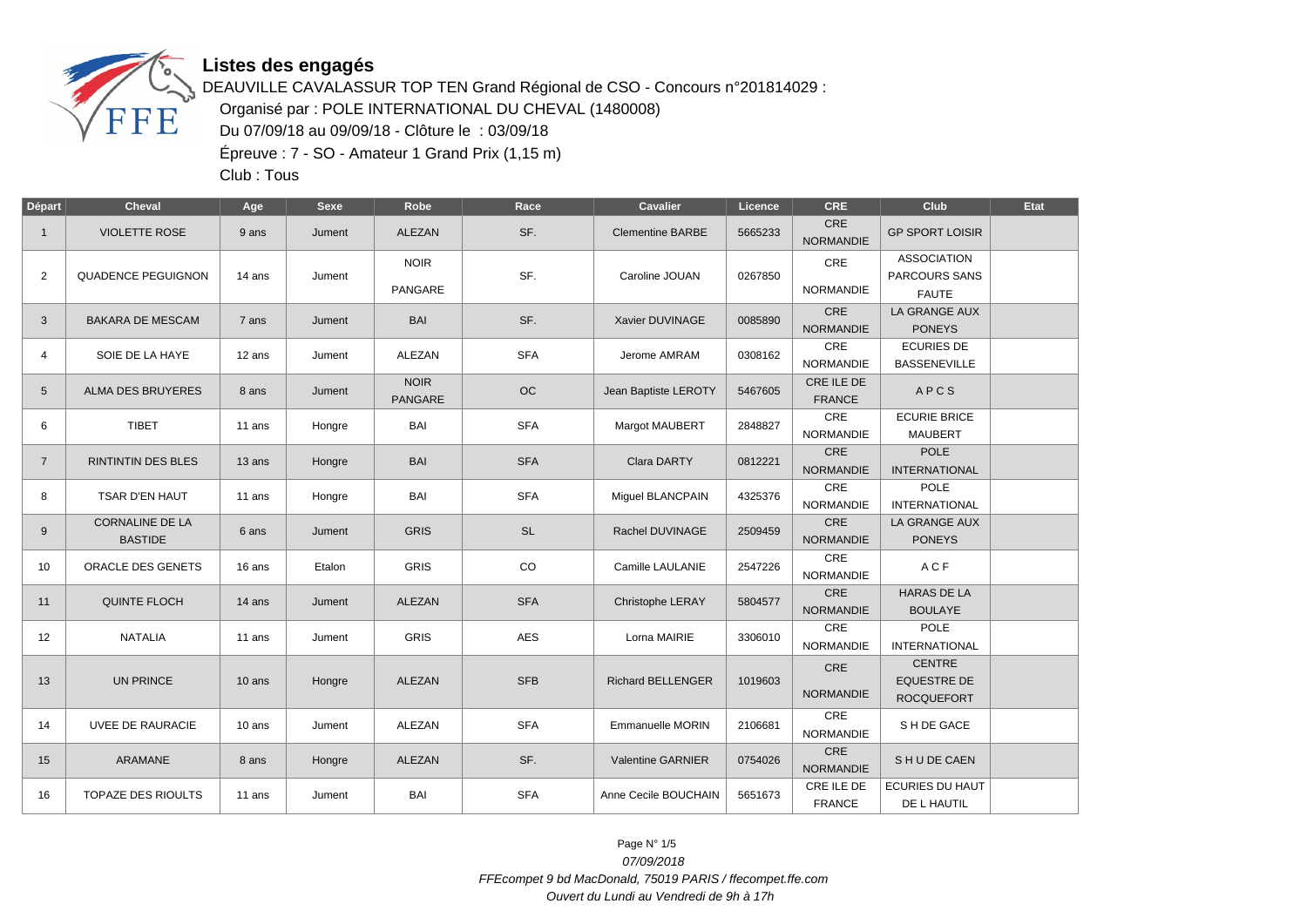

| Départ | <b>Cheval</b>                | Age      | <b>Sexe</b> | Robe          | Race       | Cavalier             | Licence | CRE                     | Club                  | <b>Etat</b> |
|--------|------------------------------|----------|-------------|---------------|------------|----------------------|---------|-------------------------|-----------------------|-------------|
|        | <b>TWIST DE LA GAIETE</b>    |          |             |               | <b>SFA</b> |                      |         | <b>CRE</b>              | PCEEDE                |             |
| 17     |                              | 11 ans   | Etalon      | <b>ALEZAN</b> |            | Cloe LANGLET         | 2213384 | <b>NORMANDIE</b>        | <b>FLEURY SUR</b>     |             |
| 18     | UN BARON DES                 | 10 ans   | Hongre      | ALEZAN        | <b>SFA</b> | Laetitia PUYFAUCHER  | 0896398 | CRE ILE DE              | SHF                   |             |
|        | <b>HERBAGES</b>              |          |             |               |            |                      |         | <b>FRANCE</b>           |                       |             |
| 19     | UP LE TI'WAN                 | $10$ ans | Hongre      | <b>BAI</b>    | <b>PFS</b> | Erwan ROPARS         | 0083851 | CRE                     | <b>EARL DU BOIS</b>   |             |
|        |                              |          |             |               |            |                      |         | <b>NORMANDIE</b>        | <b>INGER</b>          |             |
| 20     | ALICANTE AU PRIEUR           | 8 ans    | Jument      | BAI           | OC         | Emilie GRIVEAU       | 0635302 | CRE                     | <b>EARL ECURIES</b>   |             |
|        |                              |          |             |               |            |                      |         | <b>NORMANDIE</b>        | <b>GILBERT DOERR</b>  |             |
| 21     | <b>BRICABRAC DES CABANES</b> | 7 ans    | Hongre      | <b>BAI</b>    | SF.        | Cecile FEVRE         | 0052828 | CRE                     | <b>HARAS DE BOURG</b> |             |
|        |                              |          |             |               |            |                      |         | <b>NORMANDIE</b>        |                       |             |
| 22     | <b>BLIXT DU SAULNIER</b>     | 7 ans    | Hongre      | BAI           | SF.        | <b>Marion NAVET</b>  | 2183421 | CRE                     | <b>POLE</b>           |             |
|        |                              |          |             |               |            |                      |         | <b>NORMANDIE</b>        | <b>INTERNATIONAL</b>  |             |
| 23     | <b>VIVALDI DE MAI</b>        | 13 ans   | Etalon      | ALEZAN        | <b>SBS</b> | Olivia DE JORNA      | 1022881 | CRE                     | <b>POLE</b>           |             |
|        |                              |          |             | <b>FONCE</b>  |            |                      |         | <b>NORMANDIE</b>        | <b>INTERNATIONAL</b>  |             |
| 24     | <b>TEMPO DU MOULIN</b>       | 11 ans   | Hongre      | <b>NOIR</b>   | <b>SFA</b> | Clara DANNAY         | 2587262 | $\mathsf{CRE}$          | <b>ECURIE</b>         |             |
|        |                              |          |             | PANGARE       |            |                      |         | <b>NORMANDIE</b>        | <b>CHRISTOPHE</b>     |             |
| 25     | <b>RIVE DE GATTIGNY</b>      | 13 ans   | Jument      | <b>BAI</b>    | <b>SFA</b> | Fanny DUCOFFRE       | 1440790 | CRE<br><b>NORMANDIE</b> | <b>SNC GHELFI</b>     |             |
|        |                              |          |             |               |            |                      |         | CRE ILE DE              | <b>JEM</b>            |             |
| 26     | ALLEGRA DE REUX              | 8 ans    | Jument      | <b>GRIS</b>   | SF.        | Aurelie KEATES       | 0891254 | <b>FRANCE</b>           | <b>ORGANISATION</b>   |             |
|        |                              |          |             |               |            |                      |         |                         | <b>ASSOCIATION</b>    |             |
| 27     | COPACABANA                   | 7 ans    | Jument      | <b>GRIS</b>   | SI         | Caroline JOUAN       | 0267850 | CRE                     | <b>PARCOURS SANS</b>  |             |
|        |                              |          |             |               |            |                      |         | <b>NORMANDIE</b>        | <b>FAUTE</b>          |             |
|        |                              |          |             |               |            |                      |         | CRE                     | LA GRANGE AUX         |             |
| 28     | <b>UVEA DU LOTI</b>          | 10 ans   | Jument      | <b>ALEZAN</b> | <b>SFB</b> | Xavier DUVINAGE      | 0085890 | <b>NORMANDIE</b>        | <b>PONEYS</b>         |             |
|        |                              |          |             |               |            |                      |         | CRE                     | <b>ECURIES DE</b>     |             |
| 29     | <b>BELSHAZZAR</b>            | 7 ans    | Etalon      | <b>BAI</b>    | SF.        | Jerome AMRAM         | 0308162 | <b>NORMANDIE</b>        | <b>BASSENEVILLE</b>   |             |
|        |                              |          |             |               | SF.        |                      |         | CRE ILE DE              | APCS                  |             |
| 30     | <b>BOCAGE DE CELLAND</b>     | 7 ans    | Hongre      | BAI           |            | Jean Baptiste LEROTY | 5467605 | <b>FRANCE</b>           |                       |             |
| 31     | UP D'OX                      | $10$ ans | Jument      | <b>ALEZAN</b> | <b>SFA</b> | Margot MAUBERT       | 2848827 | CRE                     | <b>ECURIE BRICE</b>   |             |
|        |                              |          |             |               |            |                      |         | <b>NORMANDIE</b>        | <b>MAUBERT</b>        |             |
| 32     | <b>BO ING</b>                | 7 ans    | Hongre      | BAI           | SF.        | Clara DARTY          | 0812221 | CRE                     | <b>POLE</b>           |             |
|        |                              |          |             |               |            |                      |         | <b>NORMANDIE</b>        | <b>INTERNATIONAL</b>  |             |
| 33     | <b>QUASTYING DES PROYES</b>  | 14 ans   | Hongre      | <b>BAI</b>    | <b>SFA</b> | Miguel BLANCPAIN     | 4325376 | CRE                     | <b>POLE</b>           |             |
|        |                              |          |             |               |            |                      |         | <b>NORMANDIE</b>        | <b>INTERNATIONAL</b>  |             |
| 34     | SPEED D'OLGA                 | 12 ans   | Jument      | ALEZAN        | <b>PFS</b> | Rachel DUVINAGE      | 2509459 | CRE                     | LA GRANGE AUX         |             |
|        |                              |          |             |               |            |                      |         | NORMANDIE               | <b>PONEYS</b>         |             |

Page N° 2/5 07/09/2018 FFEcompet 9 bd MacDonald, 75019 PARIS / ffecompet.ffe.com Ouvert du Lundi au Vendredi de 9h à 17h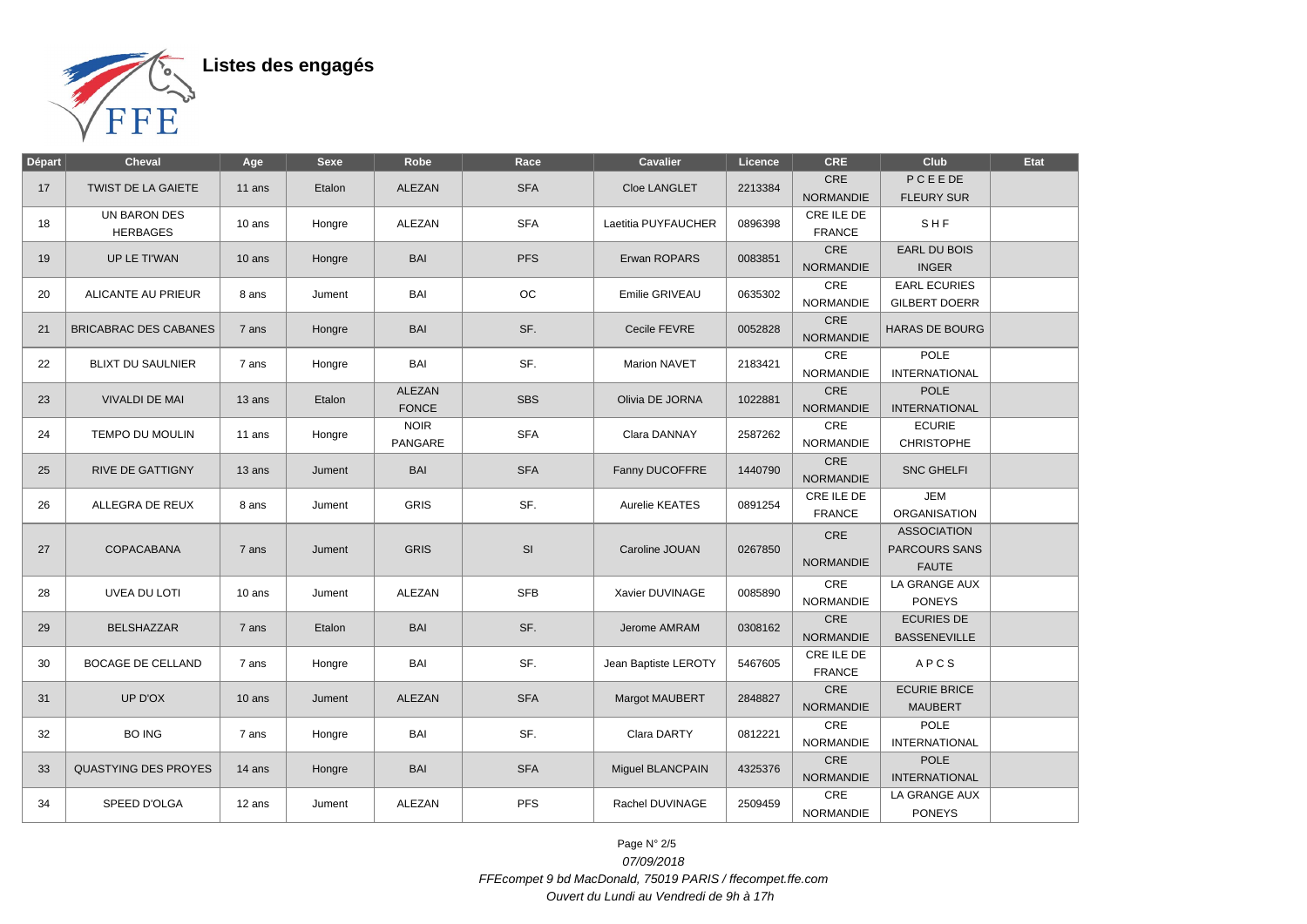

| Départ | <b>Cheval</b>               | Age      | <b>Sexe</b> | Robe             | Race        | <b>Cavalier</b>         | Licence | CRE                            | Club                                              | Etat |
|--------|-----------------------------|----------|-------------|------------------|-------------|-------------------------|---------|--------------------------------|---------------------------------------------------|------|
| 35     | <b>BOOMRANG DE MELVILLE</b> | 7 ans    | Hongre      | <b>BAI</b>       | <b>SF</b>   | <b>Bastien DURANGE</b>  | 2261557 | <b>CRE GRAND</b><br><b>EST</b> | E E DE MELVILLE                                   |      |
| 36     | OLA DU COISEL               | 16 ans   | Jument      | <b>BAI FONCE</b> | <b>SFA</b>  | Gwenaelle PETIARD       | 0803262 | CRE<br><b>NORMANDIE</b>        | <b>ECURIES DE</b><br><b>BASSENEVILLE</b>          |      |
| 37     | CANCEL DU TOULTIA Z         | 11 ans   | Hongre      | <b>BAI</b>       | Z           | <b>Olivier SOLAS</b>    | 2903905 | CRE ILE DE<br>FRANCE           | <b>JEM</b><br><b>ORGANISATION</b>                 |      |
| 38     | POLYDOR DU TEMPLE           | 15 ans   | Etalon      | <b>GRIS</b>      | <b>SFA</b>  | Valerie DERAMBURE       | 4000644 | CRE ILE DE<br><b>FRANCE</b>    | <b>HARAS DES</b><br><b>BRUMES</b>                 |      |
| 39     | <b>CARLITA ROUGE</b>        | 6 ans    | Jument      | BAI              | SF.         | Lou VICHOT              | 5650855 | CRE ILE DE<br><b>FRANCE</b>    | C E ET P C MONT<br><b>ST AIGNAN</b>               |      |
| 40     | <b>ELIXIR CORREZIEN</b>     | 14 ans   | Hongre      | BAI              | AA          | Amicie BREANT           | 3091796 | CRE<br><b>NORMANDIE</b>        | CENTRE<br><b>EQUESTRE DE</b><br><b>ROCQUEFORT</b> |      |
| 41     | LAZARO                      | 7 ans    | Etalon      | <b>BAI</b>       | <b>BWP</b>  | Celina DELAHAIE         | 2898083 | CRE<br>NOUVELLE-AQ             | <b>ECURIE D AUBIN</b>                             |      |
| 42     | SHALIMAR CHUQUERIE          | 12 ans   | Hongre      | BAI              | <b>SFA</b>  | Yannick CHARTRAIN       | 0509438 | CRE<br><b>NORMANDIE</b>        | CENTRE<br><b>EQUESTRE DE</b>                      |      |
| 43     | AZZARRO DU PRE              | 8 ans    | Etalon      | BAI              | SF.         | Mary REQUIER            | 2149299 | CRE<br><b>NORMANDIE</b>        | C E DE<br><b>MONTIVILLIERS</b>                    |      |
| 44     | APOLLON DES ORCETS          | 8 ans    | Etalon      | BAI              | SF.         | Manon QUENET            | 3008213 | CRE<br><b>NORMANDIE</b>        | <b>ECURIE ANQUETIN</b>                            |      |
| 45     | TACQUIN DE SAINVAL          | $11$ ans | Etalon      | <b>ALEZAN</b>    | <b>SFA</b>  | Victoria EUDE           | 2405761 | CRE<br><b>NORMANDIE</b>        | <b>POLE</b><br><b>INTERNATIONAL</b>               |      |
| 46     | SATURNE DU BEC              | 12 ans   | Hongre      | BAI              | <b>SFA</b>  | <b>Christine SALLEZ</b> | 0609085 | CRE<br><b>NORMANDIE</b>        | <b>HARAS DU BEC</b><br><b>HELLOUIN</b>            |      |
| 47     | <b>VOLTE FACE GLANVILLE</b> | 9 ans    | Jument      | <b>ALEZAN</b>    | SF.         | Marie AUBRY             | 2481236 | CRE<br><b>NORMANDIE</b>        | <b>ECURIES AUBRY</b>                              |      |
| 48     | <b>UNREAL ROYAL</b>         | 10 ans   | Hongre      | ALEZAN           | <b>SFA</b>  | Agathe JANIN            | 2707425 | CRE ILE DE<br><b>FRANCE</b>    | <b>SYLVAIN</b><br><b>MISRAOUI</b>                 |      |
| 49     | <b>EBALIA SMH</b>           | 9 ans    | Jument      | ALEZAN           | <b>KWPN</b> | Pierre Alexis TESTARD   | 0441277 | CRE<br><b>NORMANDIE</b>        | <b>POLE</b><br><b>INTERNATIONAL</b>               |      |
| 50     | <b>VERTIGE D'AUSTRAL</b>    | 9 ans    | Hongre      | ALEZAN           | SF.         | Christophe AUDEBERT     | 0114331 | CRE<br><b>NORMANDIE</b>        | JUMP PAYS D<br><b>AUGE</b>                        |      |
| 51     | <b>EMANUEL</b>              | 9 ans    | Hongre      | <b>BAI</b>       | <b>KWPN</b> | Roxane BIDAUD           | 1136984 | <b>CRE</b><br><b>NORMANDIE</b> | <b>ECURIES DE</b><br><b>BASSENEVILLE</b>          |      |
| 52     | ENJOY VD TOJOPE HOEVE       | 9 ans    | Jument      | <b>BAI FONCE</b> | <b>KWPN</b> | Alexandra FLEJOU        | 2048455 | CRE<br><b>NORMANDIE</b>        | C E DE<br><b>MONTIVILLIERS</b>                    |      |

Page N° 3/5 07/09/2018 FFEcompet 9 bd MacDonald, 75019 PARIS / ffecompet.ffe.com Ouvert du Lundi au Vendredi de 9h à 17h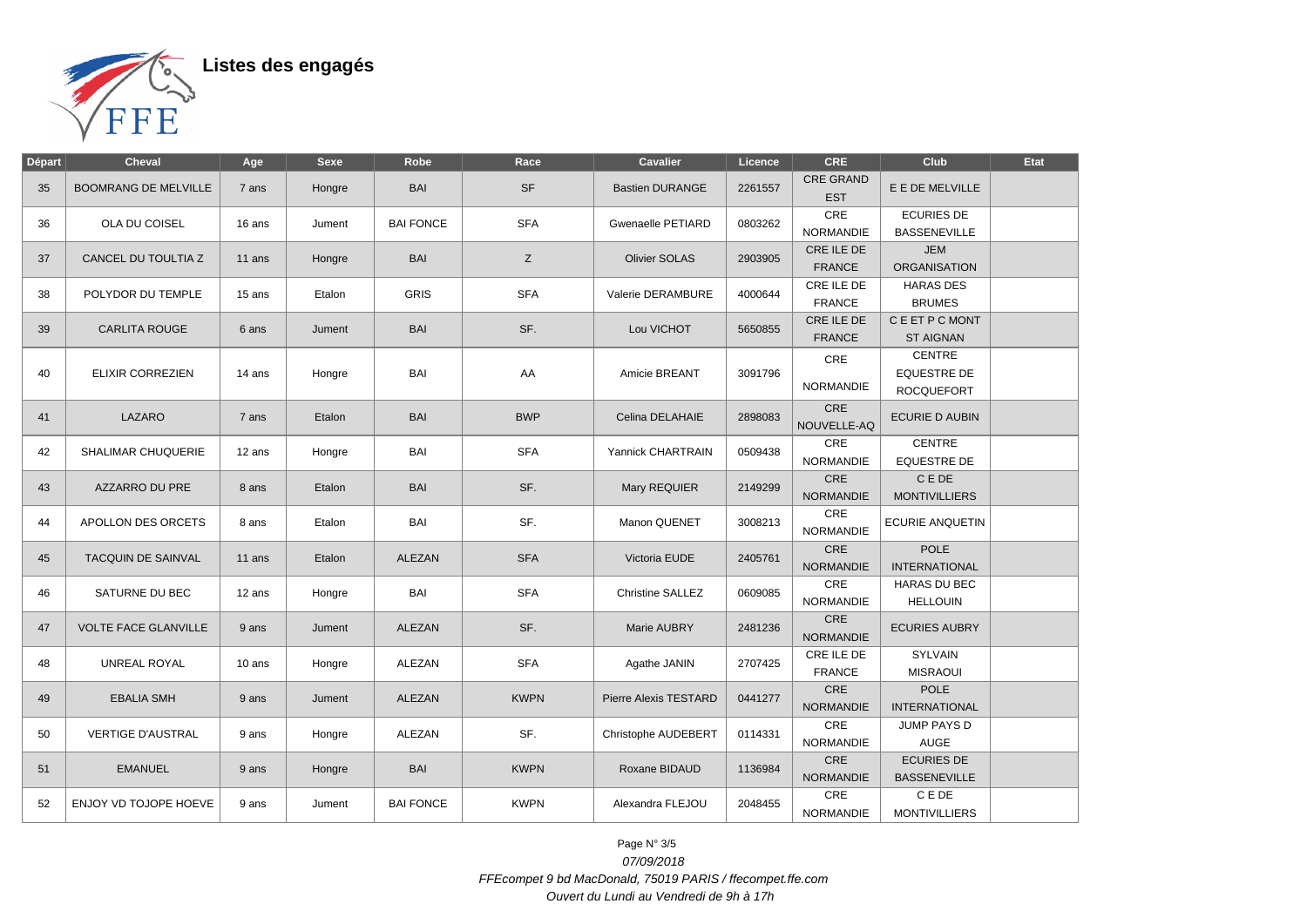

| Départ | <b>Cheval</b>                | Age      | <b>Sexe</b> | Robe                          | Race         | <b>Cavalier</b>                          | Licence | <b>CRE</b>                             | <b>Club</b>                                         | Etat |
|--------|------------------------------|----------|-------------|-------------------------------|--------------|------------------------------------------|---------|----------------------------------------|-----------------------------------------------------|------|
| 53     | <b>BEST OF DE GALARZA</b>    | 7 ans    | Hongre      | <b>BAI</b>                    | SF.          | <b>Charlotte RAIZER</b>                  | 2520061 | CRE<br><b>NORMANDIE</b>                | <b>ASSOCIATION</b><br>PARCOURS SANS<br><b>FAUTE</b> |      |
| 54     | UTHA DE VIRTON               | 10 ans   | Jument      | BAI                           | <b>OC</b>    | Michael TAHAR                            | 5137569 | CRE<br><b>NORMANDIE</b>                | <b>POLE</b><br><b>INTERNATIONAL</b>                 |      |
| 55     | <b>TOSCANE DE POIGNY</b>     | 11 ans   | Jument      | ALEZAN                        | <b>CS</b>    | Jean Baptiste LEROTY                     | 5467605 | CRE ILE DE<br><b>FRANCE</b>            | APCS                                                |      |
| 56     | <b>CHARMEUSE DE LYONS</b>    | 6 ans    | Jument      | ALEZAN                        | SF.          | Gilles BOCQUEL                           | 0268582 | <b>CRE</b><br>NORMANDIE                | <b>TEAM TOURISTE</b>                                |      |
| 57     | ULTRA DU MANOIR              | $10$ ans | Hongre      | <b>BAI</b>                    | <b>SFB</b>   | <b>Elvire LEGENDRE</b>                   | 5506741 | <b>CRE</b><br><b>NORMANDIE</b>         | <b>CENTRE</b><br><b>EQUESTRE DE</b>                 |      |
| 58     | <b>BALLERINE DES CHAPPEY</b> | 7 ans    | Jument      | BAI                           | SF.          | Valerie FOUBART                          | 0049096 | CRE<br><b>NORMANDIE</b>                | SHF                                                 |      |
| 59     | OKAPI DU HAMEAU              | 16 ans   | Hongre      | <b>ALEZAN</b><br><b>BRULE</b> | <b>SFA</b>   | Aurore ESTEVE                            | 2512034 | CRE<br><b>NORMANDIE</b>                | <b>EQUITATION</b><br>HUNTER STYLE                   |      |
| 60     | TRISTAN DES BRUYERES         | 11 ans   | Etalon      | BAI                           | <b>SFA</b>   | Alexane DEMARCY                          | 2300308 | CRE<br>NORMANDIE                       | <b>ETS BILLOT</b>                                   |      |
| 61     | AMBRE D'ERMISSERIE           | 8 ans    | Jument      | <b>BAI</b>                    | SF.          | <b>Toscane CARLONI</b><br><b>RICHARD</b> | 3569705 | CRE ILE DE<br><b>FRANCE</b>            | SOCIETE D<br><b>EQUITATION DE</b>                   |      |
| 62     | <b>VENT COQUIN DU MATIN</b>  | 9 ans    | Hongre      | BAI                           | <b>SF</b>    | Ophelie BAZILLE                          | 5811816 | CRE<br><b>NORMANDIE</b>                | C E DE<br><b>MONTIVILLIERS</b>                      |      |
| 63     | THOR DE ST SIMEON            | 11 ans   | Hongre      | <b>BAI</b>                    | <b>SFA</b>   | <b>Patrick MILCENT</b>                   | 5868769 | CRE<br><b>NORMANDIE</b>                | <b>ACF</b>                                          |      |
| 64     | <b>UMY LOVE MAOUCHA</b>      | 10 ans   | Jument      | <b>GRIS</b>                   | <b>SFA</b>   | Valentin SURLEAU                         | 2339821 | CRE<br><b>NORMANDIE</b>                | <b>CENTRE</b><br><b>EQUESTRE LES</b>                |      |
| 65     | DON JUAN DE LA FERME         | 9 ans    | Hongre      | <b>GRIS</b>                   | <b>SBS</b>   | <b>Julie LARTIGUE</b>                    | 0238803 | CRE<br><b>NORMANDIE</b>                | <b>POLE</b><br><b>INTERNATIONAL</b>                 |      |
| 66     | ATHENA FLORENTIN Z           | 7 ans    | Jument      | BAI                           | Z            | Matthias NOEL                            | 5167309 | CRE<br><b>NORMANDIE</b>                | HARAS DE L EPINE<br><b>NOIRE</b>                    |      |
| 67     | <b>NEWTON DE LYONS</b>       | 17 ans   | Hongre      | ALEZAN                        | <b>SFA</b>   | <b>Florence DESCHENES</b>                | 1190286 | <b>CRE</b><br><b>NORMANDIE</b>         | <b>TEAM TOURISTE</b>                                |      |
| 68     | <b>HOLIDAY R</b>             | 9 ans    | Jument      | <b>BAI FONCE</b>              | <b>DRPON</b> | Adelaide DE FONT<br><b>REAULX</b>        | 3357827 | <b>CRE</b><br>BOURGOGNE-<br>FRANCHE-CO | ACF                                                 |      |
| 69     | <b>VLA MABEL DU BOISNOIR</b> | 9 ans    | Jument      | <b>ALEZAN</b><br><b>BRULE</b> | SF.          | Isabelle DESCHENES                       | 0966825 | <b>CRE</b><br><b>NORMANDIE</b>         | <b>TEAM TOURISTE</b>                                |      |

Page N° 4/5 07/09/2018 FFEcompet 9 bd MacDonald, 75019 PARIS / ffecompet.ffe.com Ouvert du Lundi au Vendredi de 9h à 17h